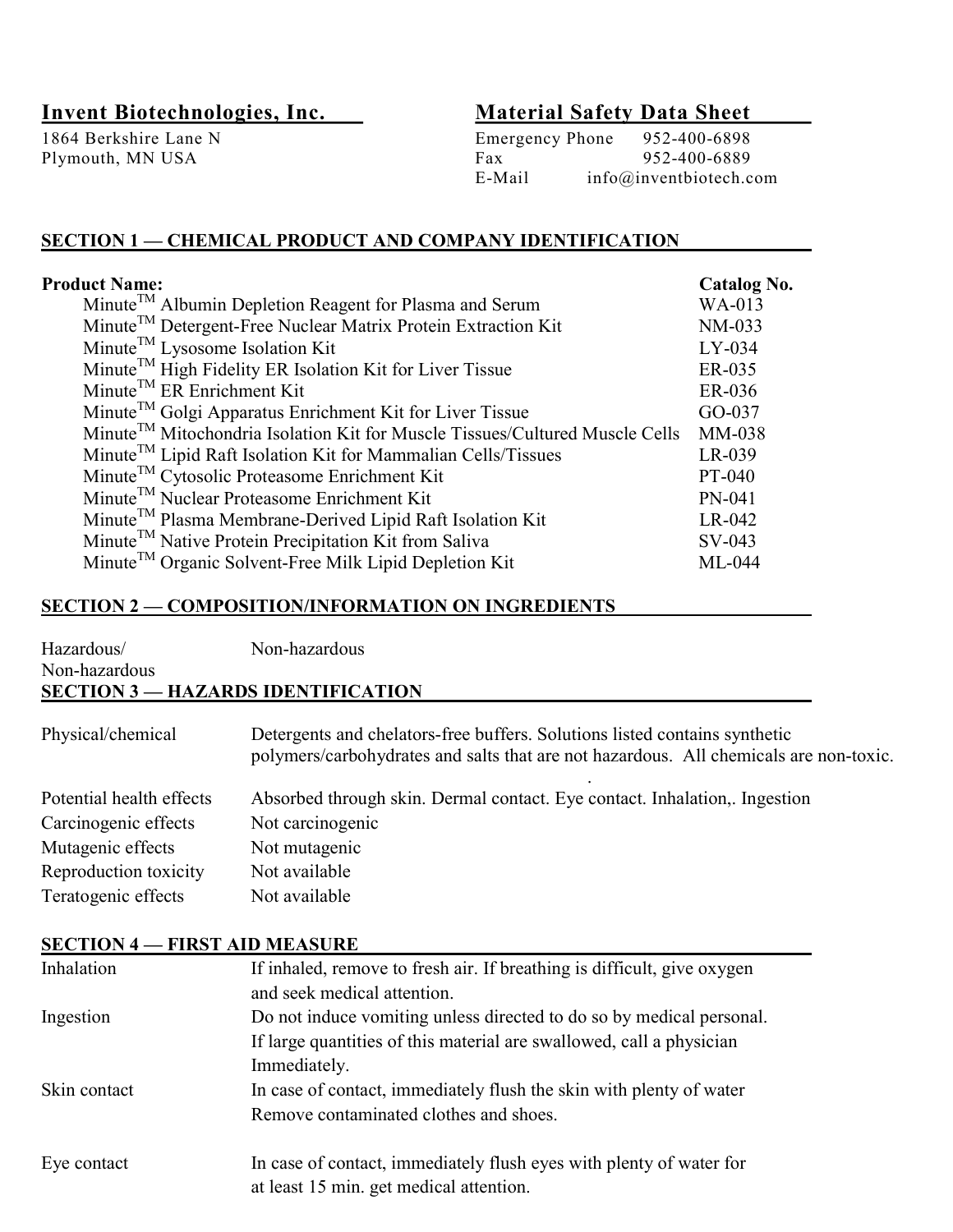## **SECTION 5 – FIRE FIGHTING MEASURES**

| Flammability<br>Extinguishing media<br>Suitable       | Some components may be flammable<br>water                                                                                                                         |
|-------------------------------------------------------|-------------------------------------------------------------------------------------------------------------------------------------------------------------------|
| Hazardous<br>Decomposition<br>Fire-fighting procedure | N/A                                                                                                                                                               |
| Protecting of fire-fighters                           | N/A                                                                                                                                                               |
|                                                       | <b>SECTION 6 - ACCIDENTAL RELEASE MEASURE</b>                                                                                                                     |
| <b>Personal Precautions</b><br>Spill and leak         | Splash goggles, full suit, boots and gloves. Consult a specialist.<br>Use appropriate tools to put the spilled solid in a convenient waste<br>disposal container. |
| <b>SECTION 7 - HANDLING AND STORAGE</b>               |                                                                                                                                                                   |
| Handling                                              | Wear gloves when handling the products                                                                                                                            |
| Storage                                               | Keep container tightly closed and store at room temperature.                                                                                                      |
|                                                       | <b>SECTION 8 - EXPOSURE CONTROL / PERSONAL PROTECTION</b>                                                                                                         |
| Engineering measures                                  | Use process enclosure, local exhaust ventilation, or other<br>Engineering controls to keep airborne level recommended limits.                                     |
| Hygiene measures<br>Personal protective<br>equipment  | Wash hands after handling the materials.                                                                                                                          |
| Skin and body                                         | Lab coat                                                                                                                                                          |
| Eyes                                                  | Safety glasses                                                                                                                                                    |
|                                                       | <b>SECTION 9 - PHYSICAL AND CHEMICAL PROPERTIES</b>                                                                                                               |
| Physical state                                        | liquid                                                                                                                                                            |
| Color                                                 | Not available                                                                                                                                                     |
| Molecular Weight                                      | Not available                                                                                                                                                     |
| Solubility                                            | Not available                                                                                                                                                     |
| Flash point                                           | Not available                                                                                                                                                     |
| <b>Explosive properties</b>                           | Not available                                                                                                                                                     |
|                                                       | <b>SECTION 10 - STABILITY AND REACTIVITY</b>                                                                                                                      |
| Stability                                             | The product is stable                                                                                                                                             |
| Conditions to avoid                                   | Not available                                                                                                                                                     |
| Products of hazardous                                 |                                                                                                                                                                   |
| Decomposition                                         | These products are carbon oxides (CO, CO2), nitrogen oxides etc.                                                                                                  |
|                                                       | <b>SECTION 11 - TOXICOLOGICAL INFORMATION</b>                                                                                                                     |

RTECS  $#$  N/A Local effects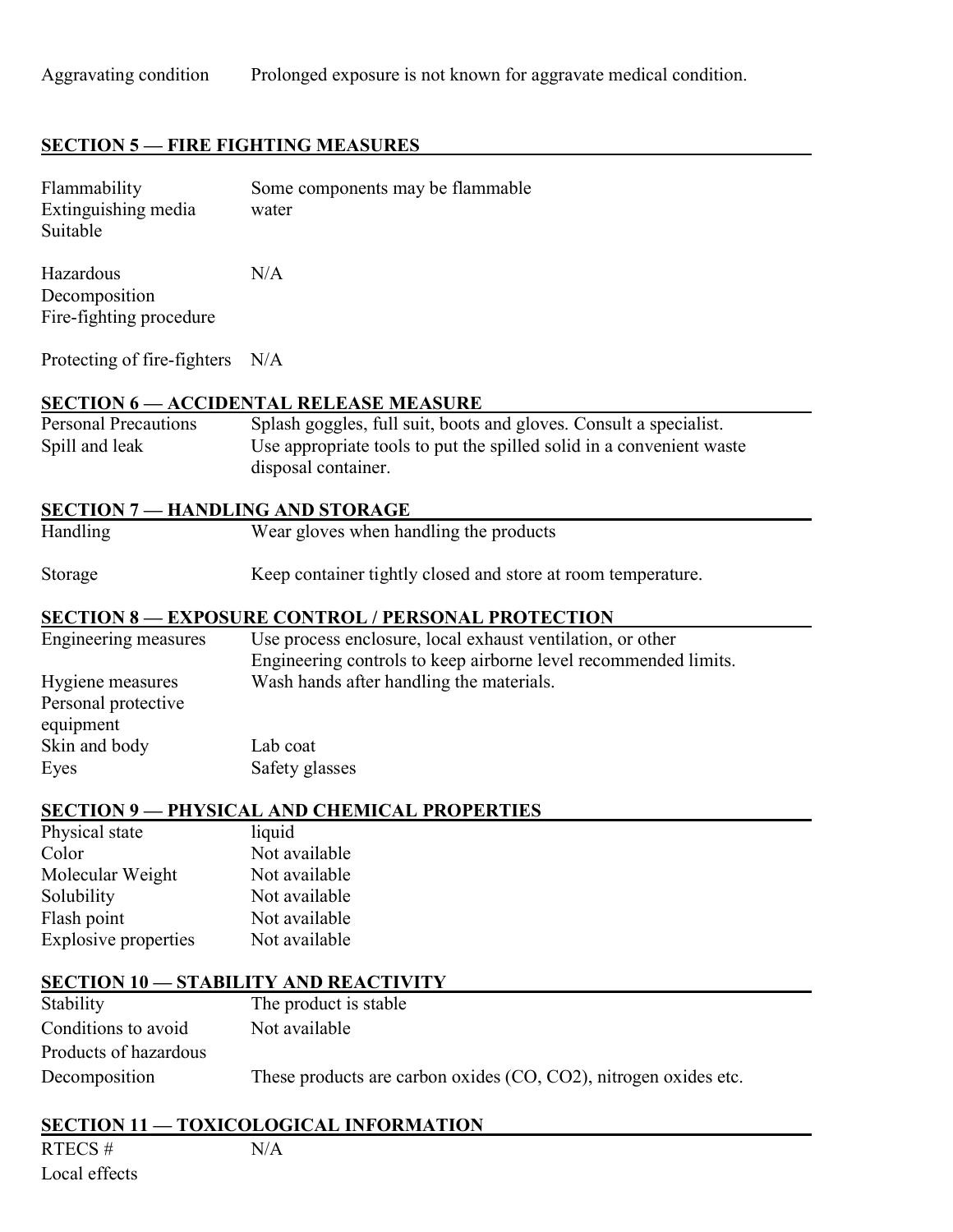| Skin irritation       | Not available                                                                   |
|-----------------------|---------------------------------------------------------------------------------|
| Acute toxicity        | LD50 and LC50: Not available                                                    |
| Chronic toxicity      | Repeated or prolonged exposure is not known for aggravate<br>medical condition. |
| Other Toxic Effects   |                                                                                 |
| on humans             | Not available                                                                   |
| Carcinogenic effects  | Not available                                                                   |
| Mutagenic effects     | Not available                                                                   |
| Reproduction toxicity | Not available                                                                   |
| Teratogenic effects   | Not available                                                                   |

#### SECTION 12 — ECOLOGICAL INFORMATION

| Ecotoxicity         | Not available                                                  |
|---------------------|----------------------------------------------------------------|
| Toxicity of product |                                                                |
| of biodegradation   | The product itself and its degradation products are not toxic. |

#### SECTION 13 — DISPOSAL CONSIDERATIONS

| Methods of disposal | Waste must be disposed of in accordance with federal, state, and |
|---------------------|------------------------------------------------------------------|
|                     | local control regulations.                                       |

#### SECTION 14 — TRANSPORT INFORMATION

IATA

| IA I A               |                                                                      |
|----------------------|----------------------------------------------------------------------|
| Proper shipping name | Not classified as dangerous in the meaning of transport regulations. |
| Hazard class         | Not available                                                        |
| Subsidiary class     | Not available                                                        |
| Packing group        | Not available                                                        |
| $Un-no$              | Not available                                                        |
|                      |                                                                      |

#### SECTION 15 — REGULATORY INFORMATION  $EII$  regulation

| EU reguiation                               |                                                                                       |
|---------------------------------------------|---------------------------------------------------------------------------------------|
| Risk phrases                                | This product is not classified according to the EU regulation.                        |
| U.S. Federal Regulations                    | This product is not regulated by SARA 313                                             |
|                                             | This product does not contain HAPs.                                                   |
| <b>HCS</b> Classification                   | Not-controlled under the HCS (United States)                                          |
| State regulations                           |                                                                                       |
| California Proposition 65<br>WHMIS (Canada) | This product does not contain chemicals listed under proposition 65<br>Non-controlled |
|                                             |                                                                                       |

#### SECTION 16 — OTHER INFORMATION

This product is sold for research use only. It is not intended for human or animal therapeutic or clinical diagnostic use. It is not intended for food, drug, household or cosmetic use. A technically competent individual must supervise the use of this product. The above product information was acquired by diligent search and/or investigation and the recommendations are based on prudent application of professional judgment. The information is to be used as a guide and shall not be taken as being all inclusive. All materials and mixtures may be present unknown hazards and should be used with caution. Since Invent Biotechnologies Inc. cannot control the actual methods or conditions of use, the company shall not held responsible for any damages or losses resulting from contact with the product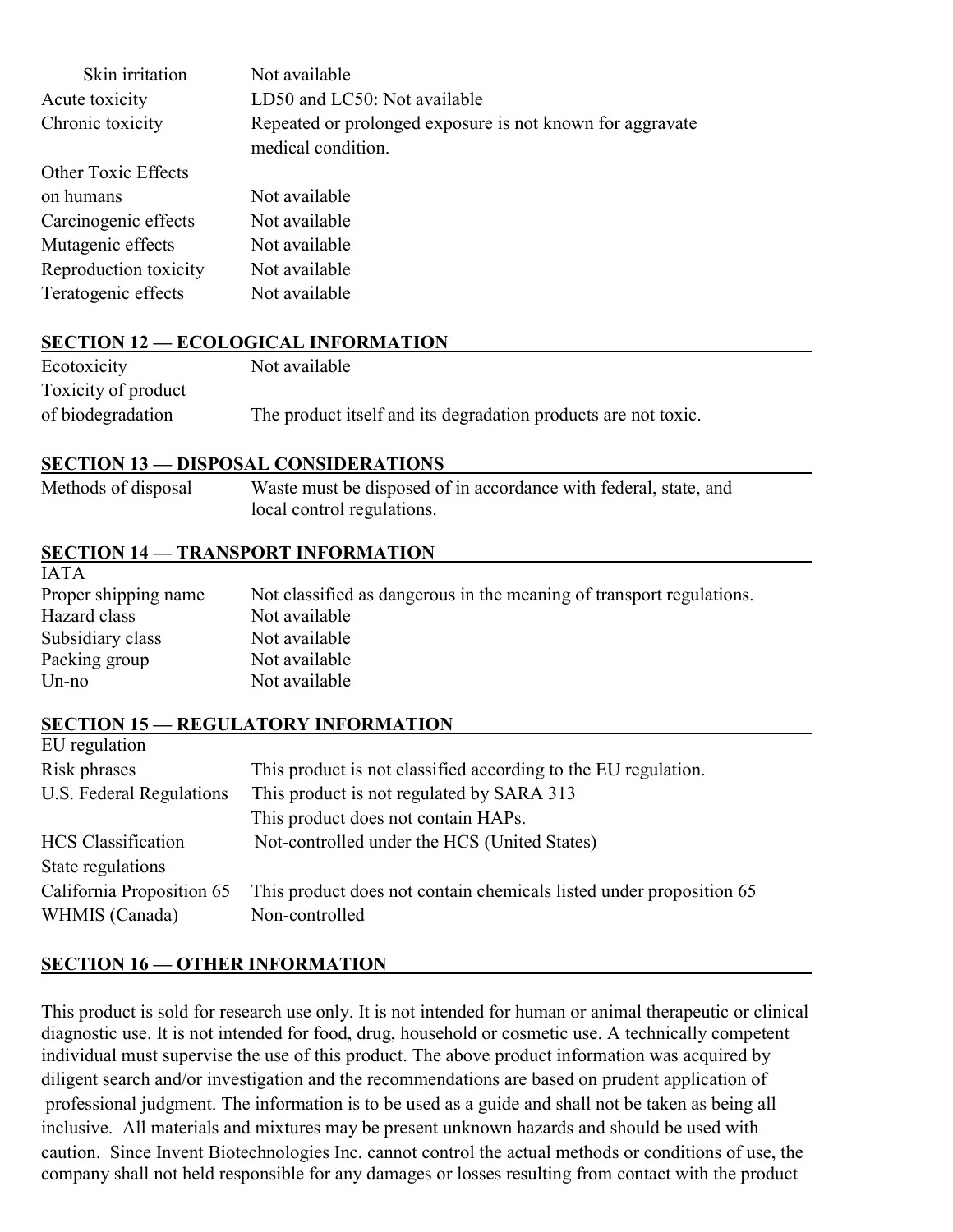described herein. The information in this msds does not constitute a warranty, express or implied, including any implied warranty of merchantability or fitness for any particular purpose.

### End of Safety Data Sheet